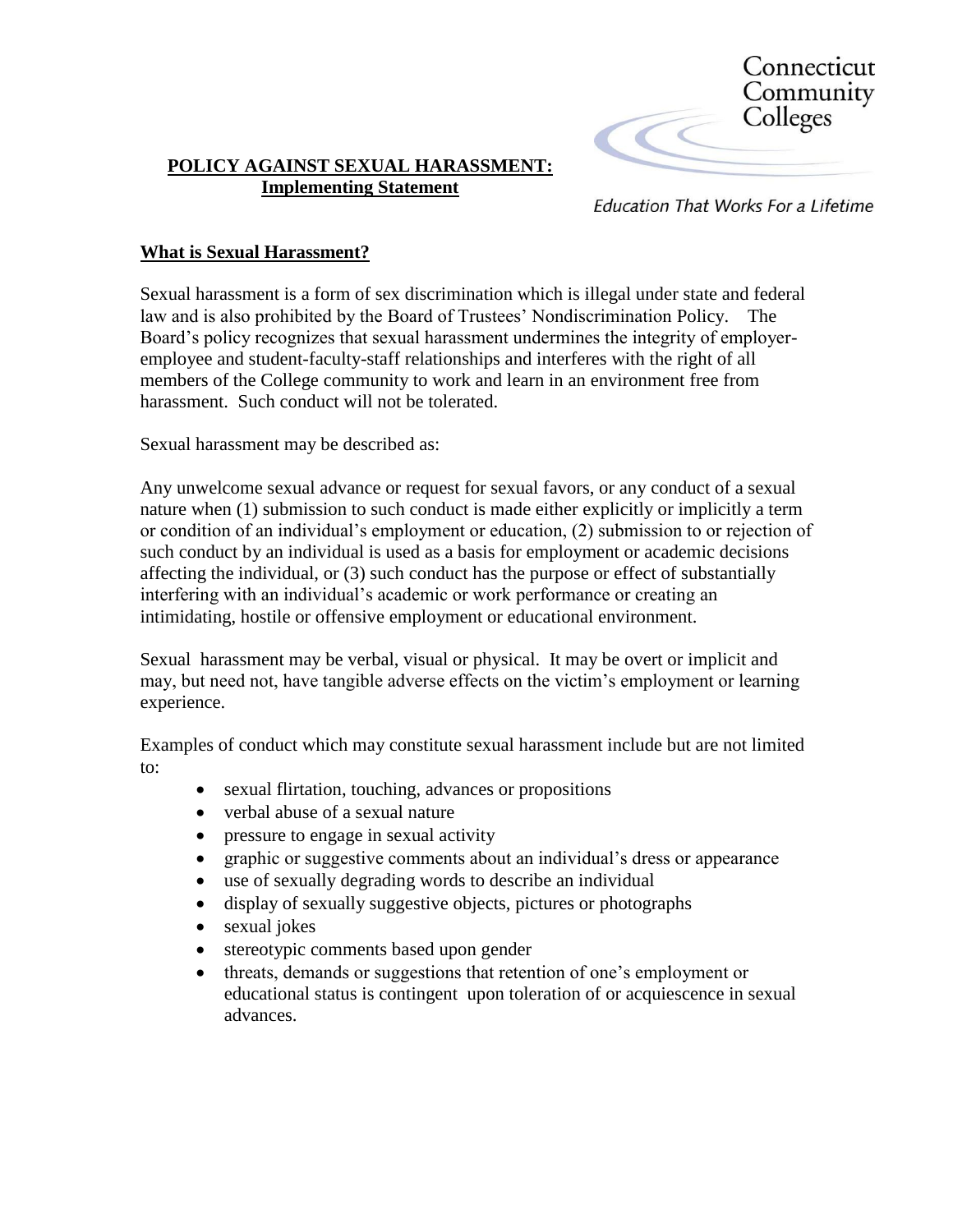The perpetrator of sexual harassment, like the victim of such conduct, may be a man or a woman. Sexual harassment may involve individuals of the same or opposite sex and, in the College environment, may involve an employee and a student, an employee and another employee or a student and another student. Harassment in any of these relationships is a violation of the Board's policy.

Because of the power relationship between faculty and student, and between supervisor and subordinate employee, freedom of choice may be compromised in such relationships. Accordingly, this policy holds that where a faculty member or professional staff member has responsibility for a student through teaching, advising, supervision or other obligation, romantic or sexual liaisons between such persons shall be deemed a violation of this policy. Romantic or sexual liaisons between supervisors and subordinate employees, while not prohibited, are strongly discouraged.

It should be noted, additionally, that retaliation against a person for complaining or being associated in any way with the resolution of a complaint of sexual harassment also violates Board policy.

# **What To Do If You Are The Victim of Sexual Harassment**

When an employee or student feels that he or she has been the victim of sexual harassment, he or she should report such incident(s) to a College official.

- Employees may report incidents of sexual harassment to the Dean of the area of the College in which the individual is involved, the College Affirmative Action Officer, or another College official who has been designated by the President as a recipient of such complaints.
- Students may report incidents of sexual harassment to the Dean of Students or to such other College official as the President may have designated. Nothing shall prevent students from speaking to a college counselor about their concerns. However, such communication is not a substitute for filing a complaint of sexual harassment with an appropriate College designee.
- A claim that an employee of a third party contractor has engaged in sexual harassment on College premises or in connection with the performance of the third party contract should be reported immediately either to the President or to another appropriate College official as set forth in this document. The President will ensure that appropriate follow-up action is taken.

Depending on the nature of the complaint and the desires of the complainant, the College official to whom the complaint has been made may attempt to resolve the complaint informally. Any informal resolution of a complaint must be approved by the College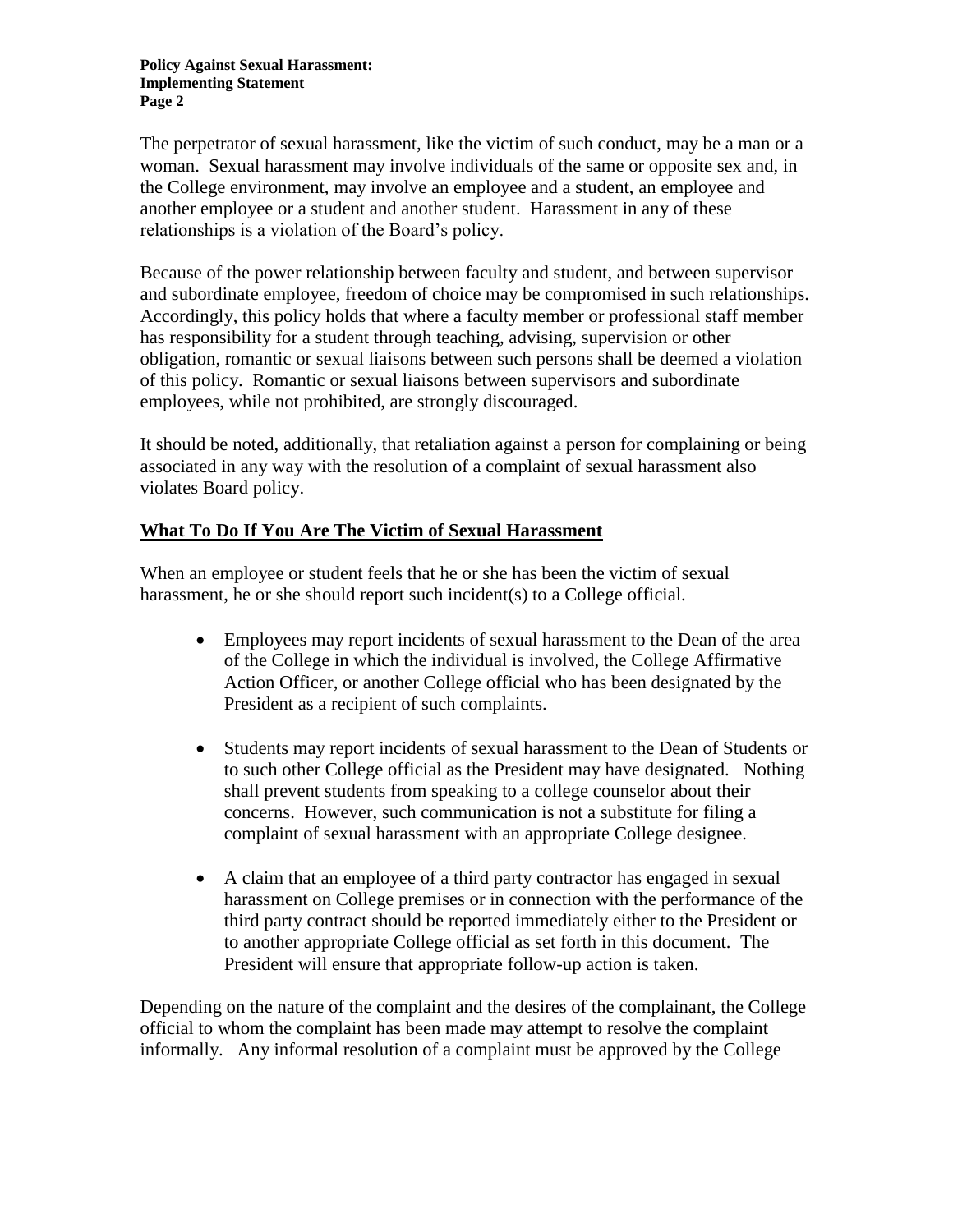#### **Policy Against Sexual Harassment: Implementing Statement Page 3**

President. No person shall be forced to pursue informal avenues of resolution before filing a formal complaint of sexual harassment.

If informal resolution is not possible or appropriate, a written complaint should be filed in accordance with the existing Affirmative Action Grievance Procedure for Employees (see Board Policy 2.1.3) or Student Grievance Procedure for students (see Board Policy 5.2.2).

- For employees, a written complaint should be filed within fifteen  $(15)$ calendar days of the alleged harassment. This time frame may be extended by up to fifteen (15) additional calendar days if efforts at informal resolution have been made.
- For students, a written complaint should be filed within thirty (30) days of the date the grievant knew or should have known of the alleged harassment. However, a delay in filing a formal complaint will not be a reason for refusing to investigate such complaints. Although the ability to investigate may be compromised by delay, a written complaint will be treated in the manner prescribed by this policy if filed within 180 days of the date the student knew or should have known of the alleged harassment.

When a formal complaint of sexual harassment is received, the College will investigate it. The rights of all persons involved in the investigation shall be respected and every effort will be made to protect the confidentiality of both the alleged victim and the alleged harasser. Toward this end, only persons with a need to know shall be made privy to the complaint. However, complete anonymity cannot be assured, given the College's obligation under law to investigate and take appropriate action in all cases of sexual harassment.

All complaints of sexual harassment shall be taken seriously. It is expected that complaints will be made in good faith, however. Frivolous or vexatious complaints can cause irremediable damage to the reputation of an accused person, even though he or she is subsequently vindicated. Therefore, any person who files a false complaint of sexual harassment shall himself or herself be subject to disciplinary action, up to and including termination, if an employee, or expulsion, if a student.

In addition to invoking the available grievance procedure, an employee who believes he or she has been sexually harassed may file a complaint with the Connecticut Commission on Human Rights and Opportunities, 21 Grand Street, Hartford, CT 06106 and/or with the Equal Employment Opportunity Commission, One Congress Street, Boston, Massachusetts 02114, within 180 days of the date when the harassment occurred. A student who believes he or she has been sexually harassed may, in addition to the available grievance procedure, file a complaint with the federal Office for Civil